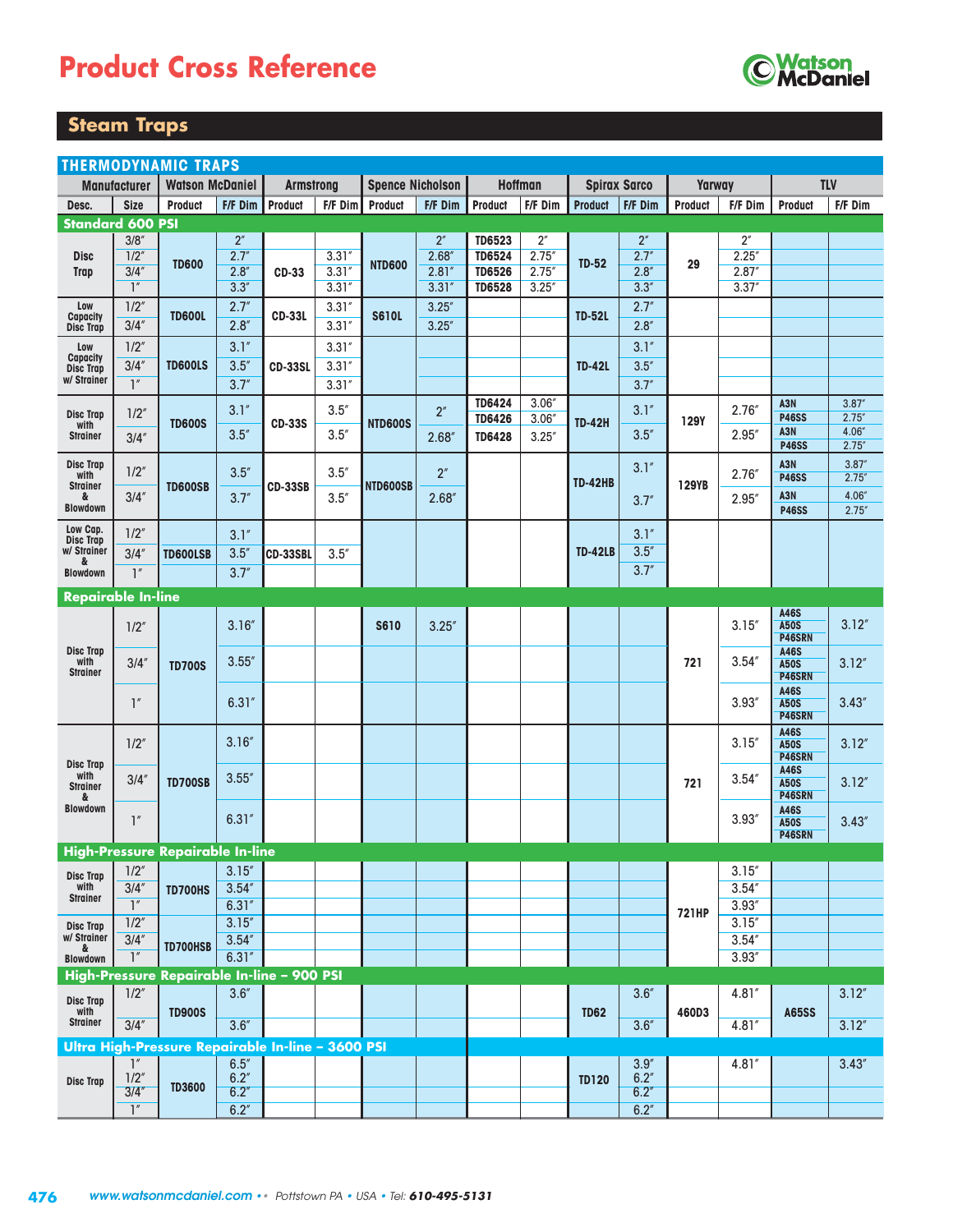

#### **PRODUCT CROSS REFERENCE (CONTINUED)**

#### **Steam Traps (continued)**

|                                         | <b>THERMOSTATIC TRAPS</b> |                        |                  |                  |                 |                         |                  |                |                     |                |                |                       |                  |
|-----------------------------------------|---------------------------|------------------------|------------------|------------------|-----------------|-------------------------|------------------|----------------|---------------------|----------------|----------------|-----------------------|------------------|
| <b>Manufacturer</b>                     |                           | <b>Watson McDaniel</b> |                  | <b>Armstrong</b> |                 | <b>Spence Nicholson</b> |                  |                | <b>Spirax Sarco</b> |                | <b>Hoffman</b> | <b>TLV</b>            |                  |
| Desc.                                   | <b>Size</b>               | <b>Product</b>         | F/F Dim          | <b>Product</b>   | F/F Dim         | <b>Product</b>          | F/F Dim          | <b>Product</b> | F/F Dim             | <b>Product</b> | F/F Dim        | <b>Product</b>        | F/F Dim          |
| <b>Non-Repairable</b>                   |                           |                        |                  |                  |                 |                         |                  |                |                     |                |                |                       |                  |
| <b>Thermostatic</b>                     | 1/2''                     | <b>WT1000</b>          | 2.5''            |                  |                 |                         |                  | <b>TSS300</b>  | 2.5''               |                |                | LV21                  | 2.18''           |
| <b>300 PSI</b>                          | 3/4''                     |                        | 2.5''            |                  |                 |                         |                  |                | 2.5''               |                |                |                       | 2.18''           |
| <b>Thermostatic</b>                     | 1/2''<br>3/4''            | <b>WT2000C</b>         | 3.75''<br>3.75'' | $WT-1$           | 4.5''<br>4.69'' | <b>TA</b>               | 3.75''<br>3.93'' | <b>DTS300</b>  | 2.5''<br>2.5''      |                |                |                       |                  |
| 650 PSI                                 |                           |                        |                  | TTF-1            |                 |                         |                  |                |                     |                |                |                       |                  |
| <b>Repairable</b>                       | 1/2''                     |                        | 3''              |                  |                 |                         | 3''              |                |                     |                |                |                       |                  |
| <b>Thermostatic</b><br><b>250 PSI</b>   | 3/4''                     | <b>WT2500</b>          | 3''              |                  |                 | <b>N450</b>             | 3''              |                |                     |                |                |                       |                  |
| <b>Thermostatic</b>                     | 1/2''                     |                        | 4.5''            |                  |                 |                         | 5''              |                |                     |                |                |                       |                  |
| 650 PSI                                 | 3/4''                     | <b>WT3000</b>          | 4.5''            |                  |                 | <b>N650</b>             | 5''              |                |                     |                |                |                       |                  |
| <b>Thermostatic</b>                     | 1/2''                     |                        | 4.5''            |                  |                 |                         | 5''              |                |                     |                |                | <u>1215</u>           |                  |
| 650 PSI<br>with                         |                           | <b>WT3000S</b>         |                  |                  |                 | <b>N650Y</b>            |                  | <b>TM600N</b>  | 5.25''              |                |                | <b>L32S</b>           | 3.12''           |
| <b>Strainer</b>                         | 3/4''                     |                        | 4.5''            |                  |                 |                         | 5''              |                | 5.25''              |                |                | <b>L21S</b>           |                  |
|                                         |                           |                        |                  |                  |                 |                         |                  |                |                     |                |                | <b>L32S</b>           | 3.12''           |
| <b>Thermostatic</b><br>650 PSI          | 1/2''                     |                        | 4.5''            |                  |                 |                         | 5''              |                |                     |                |                |                       |                  |
| with<br><b>Strainer &amp;</b>           |                           | <b>WT3000SB</b>        |                  |                  |                 | <b>N650Y</b>            |                  |                |                     |                |                |                       |                  |
| <b>Blowdown</b>                         | 3/4''                     |                        | 4.5''            |                  |                 |                         | 5''              |                |                     |                |                |                       |                  |
| <b>Thermostatic</b>                     | 3/4''                     | <b>WT4000</b>          | 4.5''            |                  |                 | N450                    | 3''              |                |                     |                |                |                       |                  |
| <b>300 PSI</b>                          | $\overline{1}$            |                        | 4.5''            |                  |                 |                         | 3''              |                |                     |                |                |                       |                  |
| <b>Thermostatic</b>                     | 3/4''                     |                        | 4.5''            |                  |                 |                         | 3''              |                |                     |                |                |                       |                  |
| <b>300 PSI</b><br>with                  |                           | <b>WT4000S</b>         |                  |                  |                 | <b>N450Y</b>            |                  |                |                     |                |                |                       |                  |
| <b>Strainer</b>                         | $\mathbb{I}''$            |                        | 4.5''            |                  |                 |                         | 3''              |                |                     |                |                |                       |                  |
| <b>Thermostatic</b>                     | 3/4''                     |                        |                  |                  |                 |                         |                  |                |                     |                |                |                       |                  |
| <b>300 PSI</b><br>w/ Strainer           |                           | <b>WT4000SB</b>        | 4.5''            |                  |                 | <b>N450Y</b>            | 3''              |                |                     |                |                |                       |                  |
| &                                       | $\mathbb{I}''$            |                        | 4.5''            |                  |                 |                         | 3''              |                |                     |                |                |                       |                  |
| <b>Blowdown</b>                         |                           |                        |                  |                  |                 |                         |                  |                |                     |                |                |                       |                  |
| <b>Thermostatic</b><br>125 PSI,         | 1/2''<br>3/4''            | <b>TA125</b>           | 2.81''<br>3.06'' | $TS-3$           | 3.12''<br>3.5'' | <b>N125</b>             | 2.75''           | <b>RTA-125</b> | 2.8''               | <b>17C</b>     | 3.24''         | RT3A                  | 3.12''<br>3.06'' |
| Angle*<br><b>Adjustable Bi-Metallic</b> |                           |                        |                  |                  |                 |                         | 3.18''           |                | 3''                 | 8C             | 3.12''         |                       |                  |
|                                         |                           |                        |                  |                  |                 |                         |                  |                |                     |                |                | LEX3N-TZ              |                  |
| 1/2"                                    |                           |                        | 2.75''           |                  |                 |                         |                  |                |                     |                |                | LEXW3N-TZ             | 2.75''           |
|                                         |                           |                        |                  |                  |                 |                         |                  |                |                     |                |                | LEXF3N-TZ             |                  |
|                                         |                           |                        |                  |                  |                 |                         |                  |                |                     |                |                | LEX3N-TZ              |                  |
| 3/4''                                   |                           | <b>WT5000</b>          | 3.12''           |                  |                 |                         |                  |                |                     |                |                | LEXW3N-TZ             | 3.12''           |
|                                         |                           |                        |                  |                  |                 |                         |                  |                |                     |                |                | LEXF3N-TZ             |                  |
| 1''                                     |                           |                        | 3.12''           |                  |                 |                         |                  |                |                     |                |                | LEX3N-TZ<br>LEXW3N-TZ | 3.12''           |
|                                         |                           |                        |                  |                  |                 |                         |                  |                |                     |                |                | LEXF3N-TZ             |                  |

\* Right Angle (90˚) Ports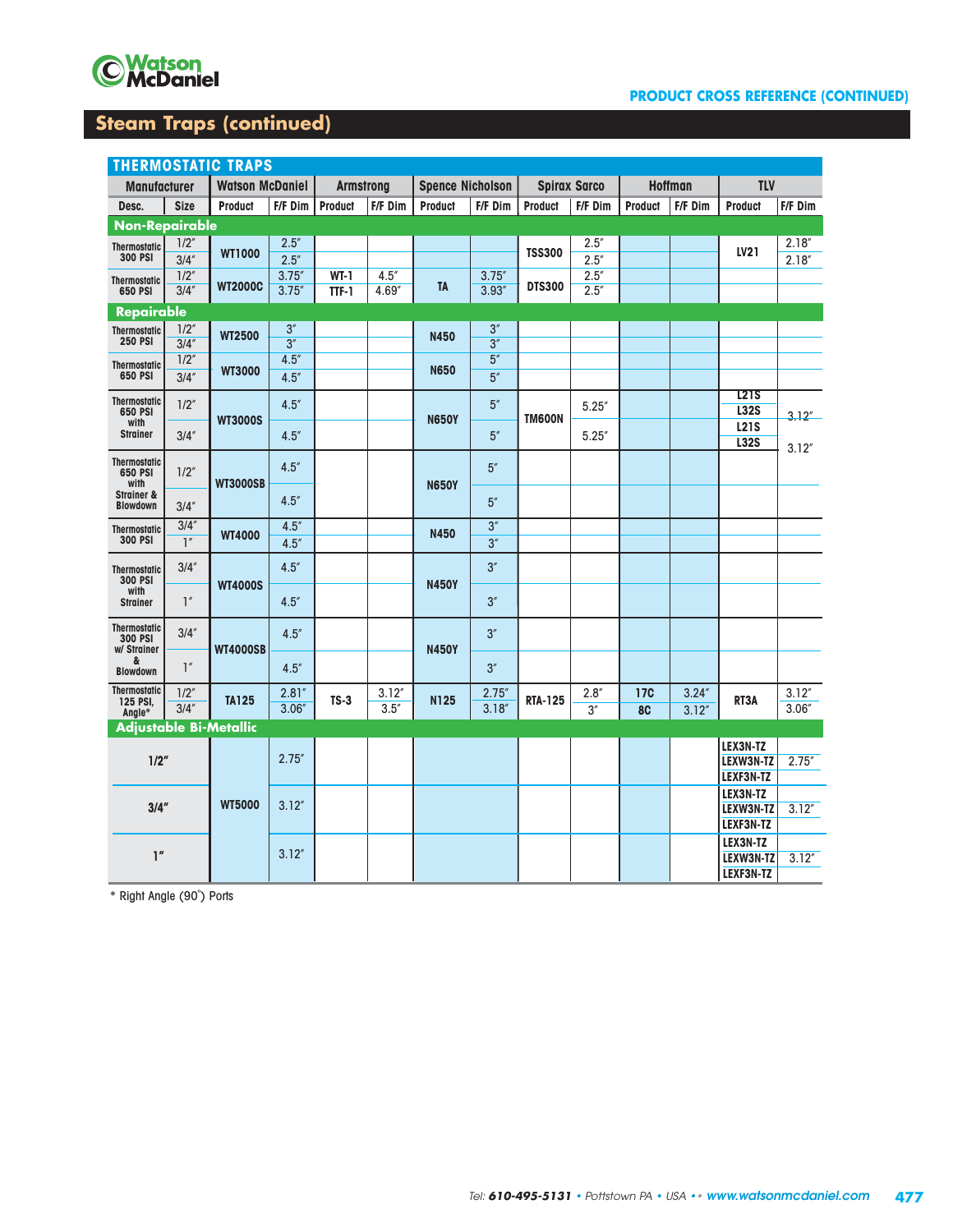### **Steam Traps (continued)**

|                  |                                                 | <b>FLOAT &amp; THERMOSTATIC TRAPS</b>    |                  |                          |                   |                                    |                  |                |                         |               |                     |                      |                  |
|------------------|-------------------------------------------------|------------------------------------------|------------------|--------------------------|-------------------|------------------------------------|------------------|----------------|-------------------------|---------------|---------------------|----------------------|------------------|
|                  | Manufacturer                                    | <b>Watson McDaniel</b>                   |                  | <b>Armstrong</b>         |                   | <b>Hoffman</b>                     |                  |                | <b>Spence Nicholson</b> |               | <b>Spirax Sarco</b> | <b>TLV</b>           |                  |
| Desc.            | <b>Size</b>                                     | <b>Product</b>                           | F/F Dim          | <b>Product</b>           | F/F Dim           | <b>Product</b>                     | F/F Dim          | <b>Product</b> | F/F Dim                 |               | Product   F/F Dim   | <b>Product</b>       | F/F Dim          |
|                  |                                                 | <b>Ductile Iron - Repairable In-Line</b> |                  |                          |                   |                                    |                  |                |                         |               |                     |                      |                  |
|                  | 1/2''                                           |                                          | 4.8''            | B12                      | 2.75''            |                                    | 5.5''            |                | 5.06''                  |               | 4.8''               |                      | 4.75"            |
|                  | 3/4                                             |                                          | 4.8''            | BI <sub>3</sub>          | 2.75''            |                                    | 5.5''            |                | 5.06''                  |               | 4.8''               | J3X                  | 4.75''           |
| In-Line          | $\overline{\mathbf{1}}^n$                       | <b>FTT</b>                               | 4.8''            | BI4                      | 3''               | <b>FTI</b>                         | 5.5''            | <b>FTE10</b>   | 5.06''                  | <b>FT14</b>   | 4.7''               |                      | 4.75''           |
|                  | 1.5''<br>2 <sup>''</sup>                        |                                          | 10.6''<br>11.9'' | <b>BI6</b><br><b>BI8</b> | 4.18''<br>6''     |                                    |                  |                | 11.12''<br>12.12''      |               | 10.6''<br>11.9''    | <b>JS7X</b>          | 11''<br>21.31''  |
|                  | 1.5''                                           |                                          | 3''              |                          |                   |                                    |                  |                | 3''                     |               | 3''                 | <b>J87</b>           |                  |
| <b>High</b>      | 2 <sup>''</sup>                                 | <b>FTE</b>                               |                  |                          |                   |                                    |                  |                |                         | <b>FTB</b>    |                     |                      |                  |
| Capacity         | 2.5''                                           |                                          | 4.5''            | <b>J&amp;L</b>           | 6.62''            | $FT-X-8$                           | 6.3''            | HC             | 6.62''                  |               | 4.5''               |                      |                  |
|                  |                                                 |                                          | 7.25''           | K&M                      | 11.31''           | <b>FT-C-10</b>                     | 9.5''            |                | 9.5''                   |               | 7.25''              |                      |                  |
|                  |                                                 | Cast Iron - Repairable In-Line           |                  |                          |                   |                                    |                  |                |                         |               |                     |                      |                  |
|                  | 3/4''<br>1 <sup>''</sup>                        |                                          | 3.3''            | 15-B3                    | 2.75''            | FT015H-3                           | 3.93''           |                | 3.31''                  |               | 3.3''               | $SJ3-1$              | 3.31''           |
| <b>15 PSI</b>    | 1.25''                                          | <b>WFT-015</b>                           | 3.3''<br>3''     | 15-B4<br>15-B5           | 3''<br>3''        | <b>FT015H-4</b><br><b>FT015H-5</b> | 3.93''<br>3''    | <b>FTN</b>     | 3.31''<br>3''           |               | 3.3''<br>3''        | $SJ3-1$<br>$SJ5-1$   | 5.12''<br>3''    |
|                  | 1.5''                                           |                                          | 3''              | 15-B6                    | 4.18''            | FT015H-6                           | 3''              |                | 3''                     | $FT-15$       | 4.25''              | $SJ6-1$              | 4.93"            |
|                  | 2 <sup>''</sup>                                 |                                          | 4.9''            | 15-B8                    | 6''               | <b>FT015H-8</b>                    | 4.94''           |                | 4.94''                  |               | 4.9''               | $SJ6-1$              | 4.93''           |
|                  | 3/4''                                           |                                          | 3.3''            | 30-B3                    | 2.75''            | <b>FT030H-3</b>                    | 3.31''           |                | 3.31''                  |               | 3.3''               | $SJ3-2$              | 5.12''           |
|                  | $\overline{\mathcal{L}}$                        |                                          | 3.3''            | 30-B4                    | 3''               | <b>FT030H-4</b>                    | 3.31''           |                | 3.31''                  |               | 3.3''               | $SJ3-2$              | 5.12''           |
|                  | 1.25''                                          |                                          | 3''              | 30-B5                    | 3''               | <b>FT030H-5</b>                    | 3''              |                | 3''                     |               | 3''                 | $SJ5-2$              | 3''              |
| <b>30 PSI</b>    |                                                 | <b>WFT-030</b>                           |                  |                          |                   |                                    |                  | <b>FTN</b>     |                         | <b>FT-30</b>  |                     | $SJ6-2$              |                  |
|                  | 1.5''                                           |                                          | 3''              | 30-B6                    | 4.18 <sup>4</sup> | <b>FT030C-6</b>                    | 3''              |                | 3''                     |               | 4.25''              | $SJ7-2$              | 4.06"            |
|                  | 2 <sup>''</sup>                                 |                                          | 4.9''            | 30-B8                    | 6''               | <b>FT030C-8</b>                    | 4.94''           |                | 4.94"                   |               | 4.9''               | $SJ6-2$              | 4.93"            |
|                  | 3/4''                                           |                                          | 3.3''            | $75 - A3$                | 2.75''            | <b>FT075H-3</b>                    | 3.31''           |                | 3.31''                  |               | 3.3''               | $SJ7-2$<br>$SJ3-5$   | 5.12''           |
|                  | $\overline{1}$                                  |                                          | 3.3''            | 75-A4                    | 3''               | <b>FT075H-4</b>                    | 3.31''           |                | 3.31''                  |               | 3.3''               | $SJ3-5$              | 5.12''           |
|                  | 1.25''                                          |                                          | 3''              | $75 - A5$                | 3''               | <b>FT075C-5</b>                    | 3''              |                | 3''                     |               | 4.25''              | $SJ5-5$              | 3''              |
| <b>75 PSI</b>    |                                                 | <b>WFT-075</b>                           |                  |                          |                   |                                    |                  | <b>FTN</b>     |                         | <b>FT-75</b>  |                     | SJ6-10               |                  |
|                  | $1.5''$                                         |                                          | 3''              | 75-A6                    | 4.18''            | <b>FT075C-6</b>                    | 3''              |                | 3''                     |               | 4.25''              | SJ7-10               | 4.93"            |
|                  | 2 <sup>''</sup>                                 |                                          | 4.9''            | 75-A8                    | 6''               | <b>FT075C-8</b>                    | 4.94"            |                | 4.94"                   |               | 4.9''               | SJ6-10               | 4.93"            |
|                  |                                                 |                                          |                  |                          |                   |                                    |                  |                |                         |               |                     | SJ7-10               |                  |
|                  | 3/4''<br>$\overline{\ }$                        |                                          | 3.3''<br>3.3''   | $125 - A3$<br>125-A4     | 2.75''<br>3''     | FT125H-3<br>FT125H-4               | 3.31''<br>3.31'' |                | 3.31''<br>3.31''        |               | 3.3''<br>3.3''      | SJ3-10<br>SJ3-10     | 5.12''<br>5.12'' |
|                  | 1.25''                                          |                                          | 3''              | $125 - A5$               | 3''               | FT125C-5                           | 3''              |                | 3''                     |               | 4.25''              | $SJ5-10$             | 3''              |
| <b>125 PSI</b>   |                                                 | <b>WFT-125</b>                           |                  |                          |                   |                                    |                  | <b>FTN</b>     |                         | FT-125        |                     | SJ6-10               |                  |
|                  | 1.5''                                           |                                          | 3''              | 125-A6                   | 4.18''            | FT125C-6                           | 3''              |                | 3''                     |               | 4.25''              | SJ7-10               | 4.93"            |
|                  | 2 <sup>''</sup>                                 |                                          | 4.9''            | 125-A8                   | 6''               | FT125C-8                           | 4.94"            |                | 4.94"                   |               | 4.9''               | SJ6-10               | 4.93"            |
|                  |                                                 |                                          |                  |                          |                   |                                    |                  |                |                         |               |                     | SJ7-10               |                  |
|                  | 3/4''<br>$\overline{\mathbf{1}^{\prime\prime}}$ |                                          | 3''<br>3''       | 175-A3<br>175-A4         | 2.75''<br>3''     | FT175H-3<br>FT175H-4               | 3.31''<br>3.31'' |                |                         |               | 3.3''<br>3.3''      | $SJ3-14$<br>$SJ3-14$ | 5.12''<br>5.12'' |
|                  | 1.25''                                          |                                          | 3''              | $175 - A5$               | 3''               | FT175C-5                           | 3''              |                |                         |               | 4.25''              | $SJ5-14$             | 3''              |
| <b>175 PSI</b>   |                                                 | <b>WFT-175</b>                           |                  |                          |                   |                                    |                  |                |                         | <b>FT-200</b> |                     | SJ6-14               |                  |
|                  | 1.5''                                           |                                          | 3''              | 175-A6                   | 4.18''            | <b>FT175C-6</b>                    | 3''              |                |                         |               | 4.25''              | $SJ7-14$             | 4.93"            |
|                  | 2 <sup>''</sup>                                 |                                          | 4.5''            | 175-A8                   | 6''               | FT175C-8                           | 4.94"            |                |                         |               | 4.9''               | SJ6-14               | 4.93"            |
|                  |                                                 |                                          |                  |                          |                   |                                    |                  |                |                         |               |                     | SJ7-14               |                  |
|                  | 3/4''<br>$\mathbb{I}''$                         |                                          | 3''<br>3''       |                          |                   |                                    |                  |                |                         |               | 3.3''<br>3.3''      | $SJ3-14$<br>$SJ3-14$ | 5.12''<br>5.12'' |
|                  | 1.25''                                          |                                          | 3''              |                          |                   |                                    |                  |                |                         |               | 4.25''              | SJ5-14               | 3''              |
| <b>250 PSI</b>   |                                                 | <b>WFT-250</b>                           |                  |                          |                   |                                    |                  |                |                         | <b>FT-200</b> |                     | SJ6-14               |                  |
|                  | 1.5''                                           |                                          | 3''              |                          |                   |                                    |                  |                |                         |               | 4.25''              | $SJ7-14$             | 4.93"            |
|                  | 2 <sup>''</sup>                                 |                                          | 4.5''            |                          |                   |                                    |                  |                |                         |               | 4.9''               | SJ6-14               | 4.93"            |
|                  |                                                 |                                          |                  |                          |                   |                                    |                  |                |                         |               |                     | SJ7-14               |                  |
|                  | 3/4''<br>$\mathbb{I}''$                         | FT <sub>3</sub><br>FT4                   | 4.12''<br>4.12'' |                          |                   | <b>FT015H-3</b><br><b>FT015H-4</b> | 3.31''<br>3.31'' |                |                         |               |                     |                      |                  |
| <b>H</b> Pattern | 1.25''                                          | FT6                                      | 5''              |                          |                   | <b>FT015H-5</b>                    | 3''              |                |                         |               |                     |                      |                  |
| <b>15 PSI</b>    | 1.5''                                           | FT7                                      | 6.37''           |                          |                   | <b>FT015H-6</b>                    | 5.25''           |                |                         |               |                     |                      |                  |
|                  | 2 <sup>''</sup>                                 | FT8                                      | 6.5''            |                          |                   | <b>FT015H-8</b>                    | 7.46''           |                |                         |               |                     |                      |                  |
|                  | 3/4''                                           | <b>FT33</b>                              | 4.12''           |                          |                   | <b>FT030H-3</b>                    | 3.31''           |                |                         |               |                     |                      |                  |
|                  | $\mathbb{I}''$                                  | <b>FT34</b>                              | 4.12''           |                          |                   | <b>FT030H-4</b>                    | 3.31''           |                |                         |               |                     |                      |                  |
| <b>H</b> Pattern | $\overline{1}$                                  | <b>FT35</b>                              | 5''              |                          |                   |                                    |                  |                |                         |               |                     |                      |                  |
| <b>30 PSI</b>    | 1.25''                                          | <b>FT36</b>                              | 5''              |                          |                   | <b>FT030H-5</b>                    | 3''              |                |                         |               |                     |                      |                  |
|                  | 1.5''                                           | <b>FT37L</b>                             | 6.37''           |                          |                   | <b>FT030H-6</b>                    | 5.25''           |                |                         |               |                     |                      |                  |
|                  | 2 <sup>''</sup>                                 | <b>FT38</b>                              | 6.5''            |                          |                   |                                    |                  |                |                         |               |                     |                      |                  |
|                  | 3/4''                                           | <b>FT73</b>                              | 4.12''           |                          |                   | <b>FT075H-3</b>                    | 3.31''           |                |                         |               |                     |                      |                  |
| <b>H</b> Pattern | $\mathbb{I}''$                                  | <b>FT74</b>                              | 4.12''           |                          |                   | <b>FT075H-4</b>                    | 3.31''           |                |                         |               |                     |                      |                  |
| <b>75 PSI</b>    | $\mathbb{I}''$<br>1.25''                        | <b>FT75</b><br><b>FT76</b>               | 5''<br>5''       |                          |                   |                                    |                  |                |                         |               |                     |                      |                  |
|                  | 1.5''                                           | <b>FT77L</b>                             | 6.37''           |                          |                   |                                    |                  |                |                         |               |                     |                      |                  |
|                  | 2 <sup>''</sup>                                 | <b>FT78</b>                              | 6.5''            |                          |                   |                                    |                  |                |                         |               |                     |                      |                  |
|                  |                                                 |                                          |                  |                          |                   |                                    |                  |                |                         |               |                     |                      |                  |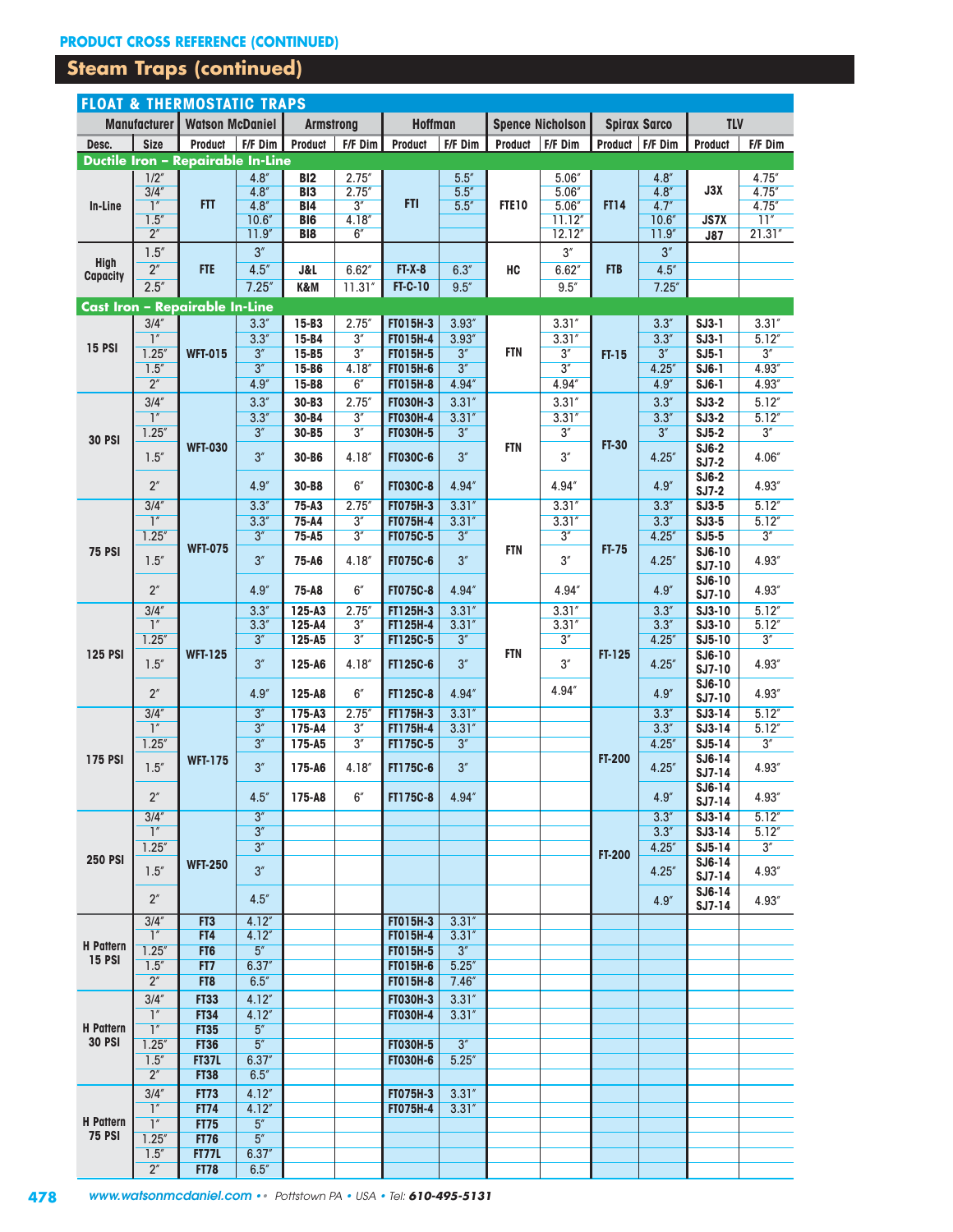# **Steam Traps (continued)**

|                        | <b>FLOAT &amp; THERMOSTATIC TRAPS (continued)</b> |                        |                        |                  |           |                |         |                               |                   |              |                     |                            |                  |
|------------------------|---------------------------------------------------|------------------------|------------------------|------------------|-----------|----------------|---------|-------------------------------|-------------------|--------------|---------------------|----------------------------|------------------|
|                        | <b>Manufacturer</b>                               | <b>Watson McDaniel</b> |                        | <b>Armstrong</b> |           | <b>Hoffman</b> |         |                               | Spence Nicholson  |              | <b>Spirax Sarco</b> | <b>TLV</b>                 |                  |
| Desc.                  | <b>Size</b>                                       | <b>Product</b>         | <b>F/F Dim Product</b> |                  | $F/F$ Dim | <b>Product</b> | F/F Dim | <b>Product</b>                | F/F Dim           |              | Product   F/F Dim   | Product                    | F/F Dim          |
| <b>Carbon Steel</b>    |                                                   |                        |                        |                  |           |                |         |                               |                   |              |                     |                            |                  |
|                        | 3/4''                                             |                        | 6.1''                  | <b>CS</b>        | 6.75''    |                |         | <b>FTE44</b><br><b>NFT650</b> | 5.12''<br>5.5''   | <b>FT450</b> | 6.1''               | JH3X                       | 5.12''           |
|                        | $\mathbb{I}''$                                    |                        | 6.5''                  | c <sub>S</sub>   | 8.37''    |                |         | <b>FTE44</b><br><b>NFT650</b> | 5.12''<br>11''    | <b>FT450</b> | 6.5''               | JH3X                       | 5.25''           |
| In-Line                | $1.5''$                                           | <b>FT600</b>           | 9.8''                  | c <sub>S</sub>   | 11''      |                |         | <b>FTE44</b><br><b>NFT650</b> | 11.12''<br>13.75" | <b>FT450</b> | 9.8''               | <b>JH7.2X</b>              | 16''             |
|                        | 2 <sup>''</sup>                                   |                        | 11.8''                 | c <sub>S</sub>   | 11''      |                |         | <b>FTE44</b><br><b>NFT650</b> | 12.12''<br>13.75" | <b>FT450</b> | 11.8''              | <b>JH8RX</b>               | 23.25"           |
|                        | 3''                                               |                        | 27.55"<br>39''         |                  |           |                |         |                               |                   | <b>FT450</b> | 27.55''<br>39''     | <b>JL10</b><br><b>JL16</b> | 10.32"           |
|                        | 4 <sup>''</sup>                                   |                        | 39''                   |                  |           |                |         |                               |                   | <b>FT450</b> | 39''                | J10                        | 23.43"<br>24.06" |
| <b>Offset</b>          | 2.5''                                             | <b>FTES</b>            | 8.4''                  | <b>LS</b>        | 11.31''   |                |         |                               |                   | <b>FTB</b>   | 9.25''              |                            |                  |
| <b>Stainless Steel</b> |                                                   |                        |                        |                  |           |                |         |                               |                   |              |                     |                            |                  |
|                        | 3/4''                                             |                        | 6.1''                  |                  |           |                |         |                               |                   |              | 5.8''               |                            |                  |
|                        | $\mathbb{I}''$                                    |                        | 6.5''                  |                  |           |                |         |                               |                   | <b>FT46</b>  | 6.2''               |                            |                  |
|                        | 1.5''                                             |                        | 9.8''                  |                  |           |                |         |                               |                   |              | $\overline{g''}$    |                            |                  |
| In-Line                | 2 <sup>''</sup>                                   | <b>FT601</b>           | 11.8''                 |                  |           |                |         |                               |                   |              | 9''                 |                            |                  |
|                        | 3''                                               |                        | 27.55"<br>39''         |                  |           |                |         |                               |                   |              |                     |                            |                  |
|                        | 4 <sup>''</sup>                                   |                        | 39''                   |                  |           |                |         |                               |                   |              |                     |                            |                  |

|                         |                     | <b>INVERTED BUCKET (IB) TRAPS</b> |         |                  |         |                |         |                |                         |                     |         |
|-------------------------|---------------------|-----------------------------------|---------|------------------|---------|----------------|---------|----------------|-------------------------|---------------------|---------|
|                         | <b>Manufacturer</b> | <b>Watson McDaniel</b>            |         | <b>Armstrong</b> |         | <b>Hoffman</b> |         |                | <b>Spence Nicholson</b> | <b>Spirax Sarco</b> |         |
| Desc.                   | <b>Size</b>         | <b>Product</b>                    | F/F Dim | <b>Product</b>   | F/F Dim | <b>Product</b> | F/F Dim | <b>Product</b> | F/F Dim                 | <b>Product</b>      | F/F Dim |
| <b>Cast Iron</b>        |                     |                                   |         |                  |         |                |         |                |                         |                     |         |
|                         | 1/2''               | <b>IB1031</b>                     | 5''     | 800              | 5''     |                |         |                |                         | B <sub>1</sub> H    | 5''     |
|                         | 3/4''               |                                   | 5''     |                  | 5''     |                |         |                |                         |                     | 5''     |
|                         | 1/2''               |                                   | 5''     |                  | 5''     | $B1-2$         | 6.93''  |                |                         |                     |         |
| <b>IB</b>               | 3/4''               | <b>IB1032</b>                     | 5''     | 811              | 5''     | $B1-3$         | 6.93''  |                |                         | <b>B2</b>           | 6.6''   |
| Trap                    | 1''                 |                                   | 5''     |                  | 5''     |                |         |                |                         |                     |         |
|                         | 1/2''               | <b>IB1033</b>                     | 6.5''   | 812              | 6.5''   | $B2-2$         | 6.93''  |                |                         |                     |         |
|                         | 3/4''               |                                   | 6.5''   |                  | 6.5''   | $B2-3$         | 6.93''  |                |                         | <b>B2</b>           | 6.6''   |
|                         | 3/4''               |                                   | 7.75''  | 813              | 7.75''  | <b>B3-3</b>    | 9.44''  |                |                         | <b>B2</b>           | 6.6''   |
|                         | $\mathbb{I}''$      | <b>IB1034</b>                     | 7.75''  |                  | 7.75''  | $B3-4$         | 9.44''  |                |                         | <b>B3</b>           | 7.9''   |
|                         | 1/2''               | <b>IB1041</b>                     | 5''     | 880              | 5''     |                |         | <b>80S</b>     | 5.06''                  |                     | 5''     |
|                         | 3/4''               |                                   | 5''     |                  | 5''     |                |         |                | 5.06''                  |                     | 5''     |
| <b>IB</b>               | 1/2''               | <b>IB1042</b>                     | 5''     | 881              | 5''     | <b>B1S-2</b>   | 6.93''  | <b>81S</b>     | 5.06''                  |                     |         |
| <b>Trap</b>             | 3/4''               |                                   | 5''     |                  | 5''     | <b>B1S-3</b>   | 6.93''  |                | 5.06''                  | <b>B2S</b>          | 6.6''   |
| with<br><b>Strainer</b> | 3/4''               | <b>IB1044</b>                     | 7.12''  | 883              | 7.87''  | <b>B3-3</b>    | 9.44''  | <b>82S</b>     | 7.00''                  | <b>B2S</b>          | 6.6''   |
|                         | 1''                 |                                   | 7.12''  |                  | 7.87''  | $B3-4$         | 9.44''  | <b>83S</b>     | 8.12''                  | <b>B3S</b>          | 7.9''   |
|                         | 1.25''              | <b>IB1038S</b>                    | 7.12''  |                  |         |                |         |                |                         | <b>B4S</b>          | 9.3''   |
|                         | 1.5''               |                                   | 7.12''  |                  |         |                |         |                |                         |                     |         |

|                   | <b>STAINLESS STEEL INVERTED BUCKET (SS IB) TRAPS</b> |                        |         |                |                  |                         |         |                     |         |  |  |  |
|-------------------|------------------------------------------------------|------------------------|---------|----------------|------------------|-------------------------|---------|---------------------|---------|--|--|--|
|                   | <b>Manufacturer</b>                                  | <b>Watson McDaniel</b> |         |                | <b>Armstrong</b> | <b>Spence Nicholson</b> |         | <b>Spirax Sarco</b> |         |  |  |  |
| Desc.             | <b>Size</b>                                          | <b>Product</b>         | F/F Dim | <b>Product</b> | F/F Dim          | <b>Product</b>          | F/F Dim | <b>Product</b>      | F/F Dim |  |  |  |
| <b>SSIB</b>       | 1/2''                                                | <b>SIB</b>             | 4.55''  | 1810           | 4.31''           |                         | 4.31''  | <b>SIB30</b>        | 4.3''   |  |  |  |
| <b>Trap</b>       | 3/4''                                                |                        | 4.55''  |                | 4.31''           | <b>TSBT-</b>            | 4.31''  |                     | 4.3''   |  |  |  |
| <b>SS IB Trap</b> | 1/2''                                                |                        | 4.55''  | 1811           | 4.31''           | <b>LS/MS</b>            | 4.31''  | SIB30H              | 4.3''   |  |  |  |
| Hi Cap.           | 3/4''                                                | <b>SIBH</b>            | 4.55''  |                | 4.31''           |                         | 4.31''  |                     | 4.3''   |  |  |  |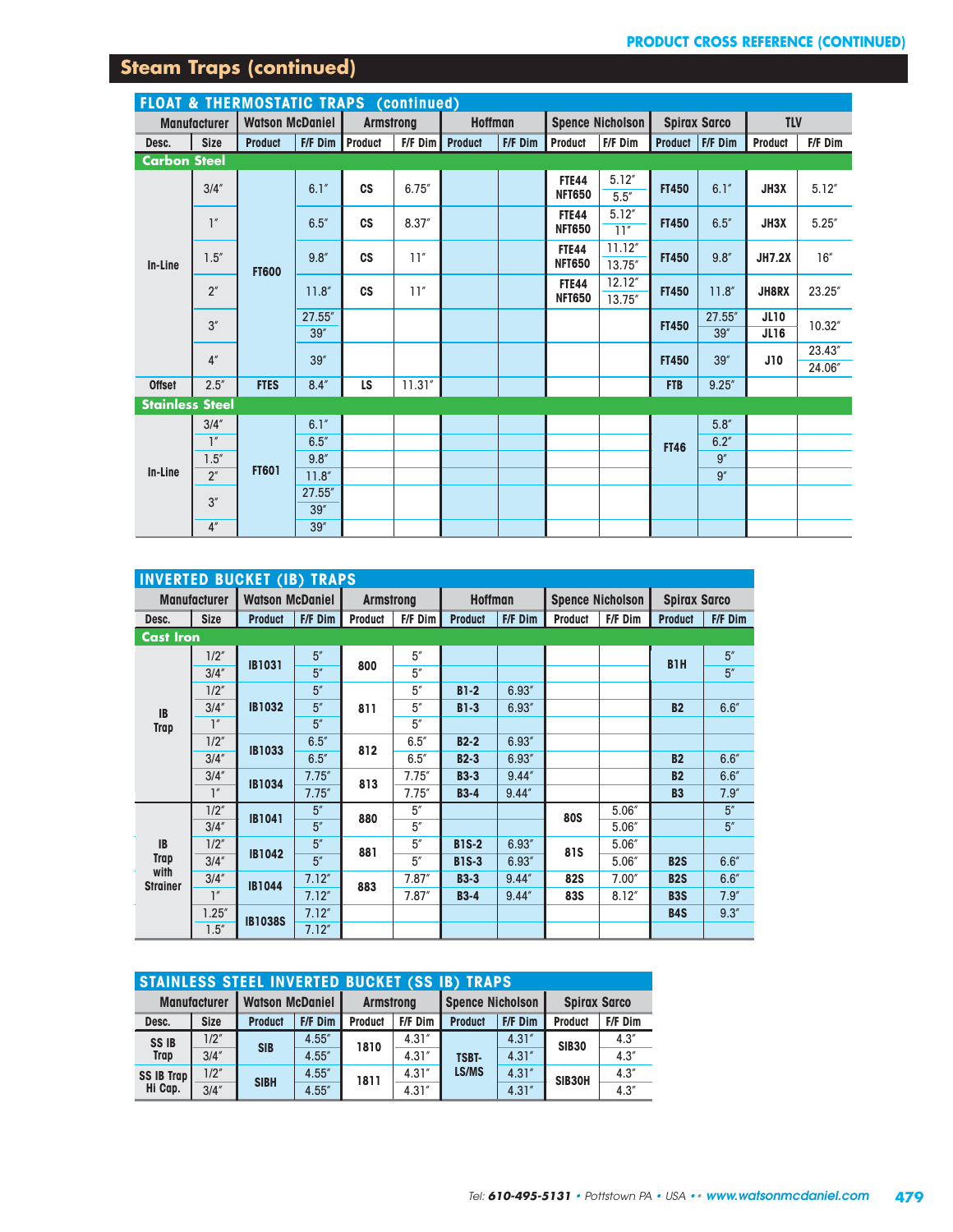### **Steam Traps (continued)**

|                                               | <b>UNIVERSAL CONNECTORS</b> |                                        |         |                  |         |                         |         |                     |         |                |         |
|-----------------------------------------------|-----------------------------|----------------------------------------|---------|------------------|---------|-------------------------|---------|---------------------|---------|----------------|---------|
|                                               | <b>Manufacturer</b>         | <b>Watson McDaniel</b>                 |         | <b>Armstrong</b> |         | <b>Spence Nicholson</b> |         | <b>Spirax Sarco</b> |         | <b>TLV</b>     |         |
| Desc.                                         | <b>Size</b>                 | <b>Product</b>                         | F/F Dim | <b>Product</b>   | F/F Dim | <b>Product</b>          | F/F Dim | <b>Product</b>      | F/F Dim | <b>Product</b> | F/F Dim |
| <b>Universal</b>                              | 1/2''                       |                                        | 2.92''  |                  | 3.5''   |                         | 3.5''   |                     | 2.4''   |                |         |
| <b>Connector</b>                              | 3/4''                       | <b>UC450</b>                           | 2.92''  | $IS-2$           | 3.5''   | <b>UMTC</b>             | 3.5''   | <b>UPC</b>          | 2.9''   |                |         |
|                                               | $\mathbb{I}''$              |                                        | 5.66''  |                  | 3.5''   |                         | 3.5''   |                     | 3.6''   |                |         |
| <b>Universal</b>                              | 1/2''                       |                                        | 3.31''  |                  |         |                         | 3.5''   |                     |         |                | 3.12''  |
| <b>Connector</b>                              | 3/4''                       | <b>UC450S</b>                          | 3.31''  |                  |         | <b>UMTCY</b>            | 3.5''   |                     |         | <b>FS</b>      | 3.12''  |
| w/ Str                                        | 1''                         |                                        | 6.06''  |                  |         |                         | 3.5''   |                     |         |                | 3.75''  |
| <b>Universal</b>                              | 1/2''                       | <b>UC450SB</b>                         | 3.31''  |                  |         |                         |         |                     |         |                | 3.12''  |
| <b>Connector</b>                              | 3/4''                       |                                        | 3.31''  |                  |         |                         |         |                     |         | <b>FS</b>      | 3.12''  |
| w/ Str/BD                                     | 1''                         |                                        | 6.06''  |                  |         |                         |         |                     |         |                | 3.75''  |
| <b>Universal</b>                              | 1/2''                       | <b>UC450S-LR</b>                       | 3.31''  |                  | 3.5''   |                         |         |                     | 3.2''   |                |         |
| <b>Connector</b>                              | 3/4''                       | <b>UC450S-RL</b>                       | 3.31''  | $IS-2$           | 3.5''   |                         |         | <b>USC</b>          | 3.5''   |                |         |
| w/ Str                                        | 1''                         |                                        | 3.62''  |                  | 3.5''   |                         |         |                     | 3.9''   |                |         |
| <b>Universal</b>                              | 1/2''                       |                                        | 3.31''  |                  |         |                         |         |                     | 3.2''   |                |         |
| 3/4''<br><b>Connector</b><br>w/ Str/BD<br>1'' |                             | <b>UC450SB-LR</b><br><b>UC450SB-RL</b> | 3.31''  |                  |         |                         |         | <b>USCB</b>         | 3.5''   |                |         |
|                                               |                             | 3.62''                                 |         |                  |         |                         |         | 3.9''               |         |                |         |

Str = Strainer; BD = Blowdown Valve

| UNIVERSAL STEAM TRAP MODULES     |                                  |                  |                                   |                               |                 |  |  |  |  |  |  |
|----------------------------------|----------------------------------|------------------|-----------------------------------|-------------------------------|-----------------|--|--|--|--|--|--|
| <b>Description</b>               | <b>Watson</b><br><b>McDaniel</b> | <b>Armstrong</b> | <b>Spence</b><br><b>Nicholson</b> | <b>Spirax</b><br><b>Sarco</b> | <b>TLV</b>      |  |  |  |  |  |  |
| <b>Standard Thermodynamic</b>    | <b>TD450</b>                     |                  | UMT-TD10                          |                               |                 |  |  |  |  |  |  |
| <b>Standard Thermodynamic LC</b> | <b>TD450L</b>                    |                  | UMT-TD10L                         |                               |                 |  |  |  |  |  |  |
| <b>SM Thermodynamic</b>          | <b>TD450SM</b>                   | CD-3300          |                                   | UTD52H                        | <b>FP32</b>     |  |  |  |  |  |  |
| <b>SM Thermodynamic LC</b>       | <b>TD450LSM</b>                  |                  |                                   | UTD52L                        |                 |  |  |  |  |  |  |
| <b>SM Thermodynamic LC/HP</b>    | TD600LSM-HP                      |                  |                                   | UTD52L-HP                     |                 |  |  |  |  |  |  |
| <b>Thermostatic</b>              | <b>UT450</b>                     | WT-2000          | <b>UMT450T</b>                    | UBP32                         | <b>FL21</b>     |  |  |  |  |  |  |
|                                  |                                  | TT-2000          |                                   |                               | <b>FL32</b>     |  |  |  |  |  |  |
| <b>Float &amp; Thermostatic</b>  | <b>UFT450</b>                    | FT-4000          |                                   | <b>UFT14</b>                  | FS3             |  |  |  |  |  |  |
|                                  |                                  |                  |                                   |                               | FS <sub>5</sub> |  |  |  |  |  |  |
| <b>Inverted Bucket</b>           | <b>USIB450</b>                   | 2010             | <b>USBT</b>                       | <b>UIB30</b>                  |                 |  |  |  |  |  |  |
| <b>Inverted Bucket HP</b>        | <b>USIB450H</b>                  | 2011             | <b>USBT</b>                       | UIB30H                        |                 |  |  |  |  |  |  |
| <b>Bi-Metallic</b>               | <b>UB450</b>                     | AB-2000          |                                   | <b>USM21</b>                  | $FX-1$          |  |  |  |  |  |  |

 $SM =$  Side Mount; LC = Low Capacity; HP = High Pressure

| <b>SANITARY / CLEAN STEAM TRAPS</b> |                                  |                  |                                   |                               |                   |  |  |  |  |  |  |
|-------------------------------------|----------------------------------|------------------|-----------------------------------|-------------------------------|-------------------|--|--|--|--|--|--|
| <b>Description</b>                  | <b>Watson</b><br><b>McDaniel</b> | <b>Armstrong</b> | <b>Spence</b><br><b>Nicholson</b> | <b>Spirax</b><br><b>Sarco</b> | <b>TLV</b>        |  |  |  |  |  |  |
| Thermostatic Repairable, Angle*     | <b>FDA400</b>                    |                  | <b>CDH</b>                        |                               |                   |  |  |  |  |  |  |
| <b>Thermostatic Repairable</b>      | <b>FDA500</b>                    | TC-C             | <b>CDS</b>                        | BT6                           | SS <sub>5</sub> P |  |  |  |  |  |  |
| <b>Thermostatic</b>                 | <b>FDA600</b>                    | TC-R             | <b>DS100</b>                      | BTM7                          |                   |  |  |  |  |  |  |
| <b>Thermodynamic</b>                | <b>FDA800</b>                    |                  | <b>NTD230L</b>                    | BTD52L                        | <b>P10</b>        |  |  |  |  |  |  |

\* Right Angle (90˚) Ports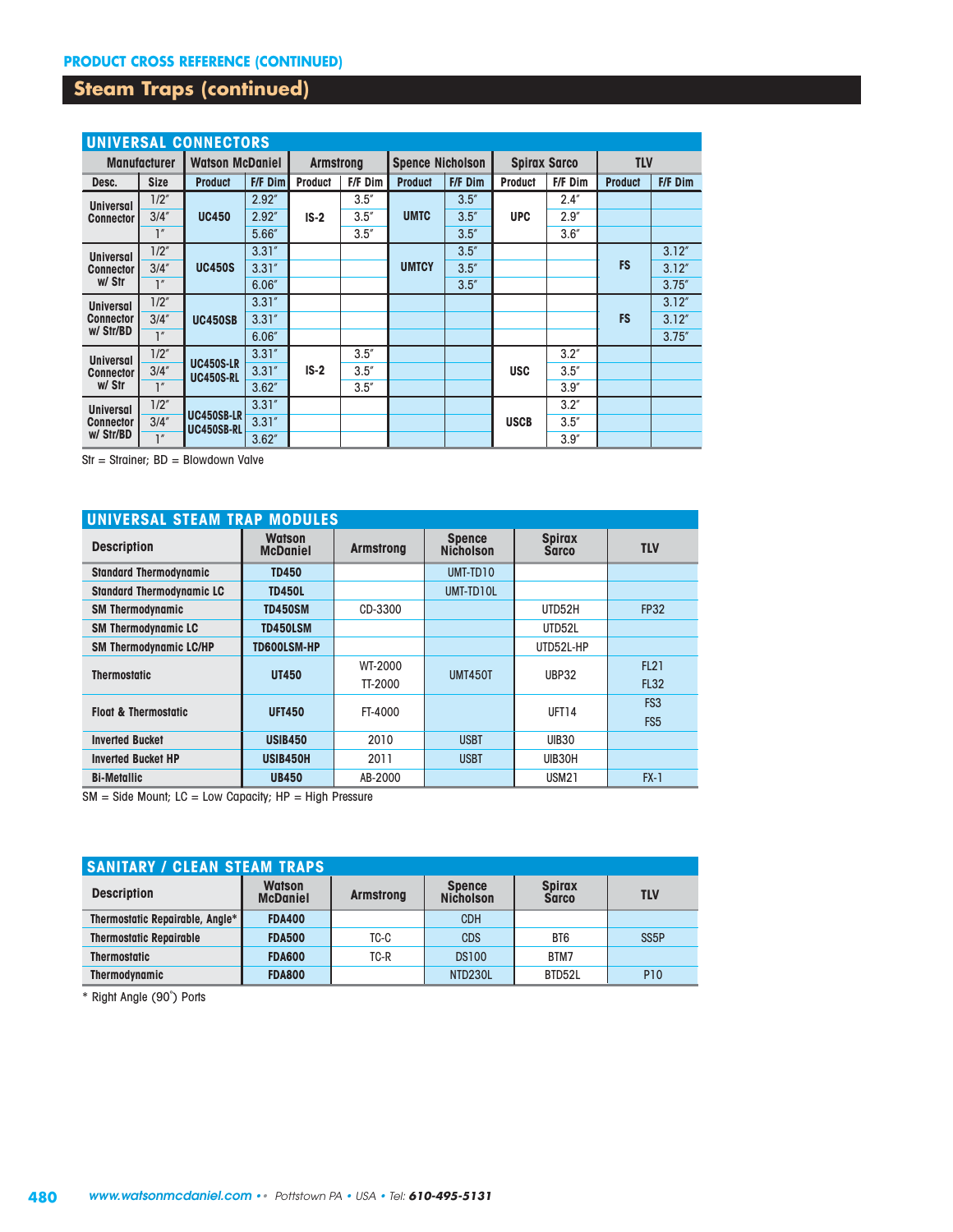### **Pressure Motive Pumps**

| <b>PRESSURE MOTIVE PUMPS</b>                          |                                  |                  |                                   |                               |                |                  |  |  |  |  |  |
|-------------------------------------------------------|----------------------------------|------------------|-----------------------------------|-------------------------------|----------------|------------------|--|--|--|--|--|
| <b>Description</b>                                    | <b>Watson</b><br><b>McDaniel</b> | <b>Armstrong</b> | <b>Spence</b><br><b>Nicholson</b> | <b>Spirax</b><br><b>Sarco</b> | <b>Hoffman</b> | <b>TLV</b>       |  |  |  |  |  |
| <b>Ductile Iron</b>                                   | <b>PMPNT</b>                     | PT104            |                                   | PPEC                          |                | GP10L            |  |  |  |  |  |
| <b>Upright Ductile Iron</b>                           | <b>PMPC</b>                      | PT3500           | P <sub>3</sub>                    | <b>PPC</b>                    | <b>PCC</b>     | GP <sub>10</sub> |  |  |  |  |  |
|                                                       |                                  |                  |                                   | <b>PTC</b>                    |                | GP14             |  |  |  |  |  |
| <b>Upright Carbon Steel</b>                           | <b>PMPF</b>                      | PT400            | P <sub>3</sub> Classic            | PPF                           | <b>PCS</b>     | GP10F            |  |  |  |  |  |
|                                                       |                                  |                  | Vertical                          | PTF                           |                | GP14F            |  |  |  |  |  |
| <b>Low Profile Carbon Steel</b>                       | <b>PMPLS</b>                     | PT200            | P3 Little Boy                     | <b>PPEC</b>                   |                | GP10L            |  |  |  |  |  |
| Hi-Cap 4"x4" Carbon Steel                             | <b>PMPBP</b>                     | PT516            | <b>Big Boy</b>                    | PTF4                          |                |                  |  |  |  |  |  |
| <b>Pump-Trap Combination</b>                          |                                  |                  |                                   |                               |                |                  |  |  |  |  |  |
| 1"x1" PMPM & FTE-200                                  | WPT1                             | Double Duty 4    |                                   | APT-10                        |                | GT10L-1          |  |  |  |  |  |
| 1 <sup>1</sup> /4"x1 <sup>1</sup> /4" PMPM & FTE-200  | WPT <sub>2</sub>                 |                  |                                   |                               |                |                  |  |  |  |  |  |
| 1 <sup>1</sup> /2"x1 <sup>1</sup> /2" PMPLS & FTE-200 | WPT3                             | Double Duty 6    |                                   | APT-14                        |                | GT10L-1-1/2      |  |  |  |  |  |
| 2"x2" PMPC & FTE-200                                  | WPT4                             |                  |                                   | APT-14HC                      |                |                  |  |  |  |  |  |
| 3"x2" PMPC & FTE-200                                  | WPT5                             |                  |                                   |                               |                |                  |  |  |  |  |  |
| 1". 11/2" PMP w/ Internal Trap                        | <b>PMPT</b>                      | Double Duty 4    |                                   | APT-14                        |                | GL10L-1          |  |  |  |  |  |

| <b>SKID MOUNTED PUMP SYSTEMS</b>         |                            |                                        |                                                        |
|------------------------------------------|----------------------------|----------------------------------------|--------------------------------------------------------|
| <b>Watson McDaniel</b>                   | <b>Armstrong</b>           | <b>Spirax Sarco</b><br><b>Pivitrol</b> | <b>Spence Nicholson</b><br><b>Condensate Commander</b> |
| PMPM Simplex, 6" x 36" Receiver          | SPT-104LBRP-6 (4 Gallon)   | <b>PPEC Simplex</b>                    |                                                        |
| PMPM Simplex, 8" x 36" Receiver          | SPT-104LBRP-8 (7 Gallon)   |                                        |                                                        |
| PMPM Simplex, 10" x 36" Receiver         | SPT-104LBRP-10 (10 Gallon) | PPEC SImplex, 12 Gallon                |                                                        |
| PMPM Duplex, 21-Gallon Receiver          | DPT-104LBRP-12 (22 Gallon) | <b>PPEC Duplex</b>                     |                                                        |
| PMPC Simplex, 6" x 36" Receiver          | SPT-200LBRP-6              |                                        |                                                        |
| PMPC Simplex, 8" x 36" Receiver          | SPT-200LBRP-8              | <b>PTC Simplex</b>                     |                                                        |
| PMPC Simplex, 10" x 36" Receiver         | SPT-200LBRP-10             |                                        |                                                        |
| <b>PMPC Simplex, 21-Gallon Receiver</b>  | SPT-200LBRP-16 (30 Gallon) | PTC Simplex, 31 Gallon                 |                                                        |
| <b>PMPC Duplex, 21-Gallon Receiver</b>   | DPT-200LBRP-12             | PTC Duplex, 31 Gallon                  |                                                        |
| <b>PMPC Duplex, 75-Gallon Receiver</b>   | DPT-200LBRP-24 (85 Gallon) | PTC Duplex, 65 Gallon                  |                                                        |
| PMPF Simplex, 10" x 36" Receiver         | SPT-400LBRP-10             | PTF Simplex, 12 Gallon                 |                                                        |
| <b>PMPF Simplex, 21-Gallon Receiver</b>  | SPT-400LBRP-16             | PTF Simplex, 31 Gallon                 | Classic Vertical Simplex, 25 Gallon                    |
| <b>PMPF Duplex, 21-Gallon Receiver</b>   | DPT-400LBRP-12             | PTF Duplex, 31 Gallon                  | Classic Vertical Duplex, 25 Gallon                     |
| PMPF Duplex, 75-Gallon Receiver          | DPT-400LBRP-24             | PTF Duplex, 65 Gallon                  | Classic Vertical Duplex, 65 Gallon                     |
| <b>PMPF Triplex, 116-Gallon Receiver</b> | TPT-400LBRP (24" x 72")    | PTF Triplex, 135 Gallon                | Classic Vertical Triplex, 115 Gallon                   |
| PMPF Quadraplex, 116-Gallon Receiver     | QPT-400LBRP (24" x 72")    | PTF Quadraplex, 185 Gallon             | Classic Vertical Quadraplex, 250 Gallon                |
| PMPC Simplex, 10" x 36" Receiver         | SPT-3500LBRP-10            | PTC Simplex                            |                                                        |
| <b>PMPC Simplex, 21-Gallon Receiver</b>  | SPT-3500LBRP-16            | PTC Simplex, 31 Gallon                 |                                                        |
| PMPC Duplex, 21-Gallon Receiver          | DPT-3500LBRP-12            | PTC Duplex, 31 Gallon                  |                                                        |
| <b>PMPC Duplex, 75-Gallon Receiver</b>   | DPT-3500LBRP-24            | PTC Duplex, 65 Gallon                  |                                                        |
| <b>PMPC Triplex</b>                      | TPT-3500LBRP               | <b>PTC Triplex</b>                     |                                                        |
| <b>PMPC Quadraplex</b>                   | QPT-3500LBRP               | PTC Quadraplex                         |                                                        |
| PMPF Simplex, 10" x 36" Receiver         | SPT-300LBRP-10             | PTF Simplex                            |                                                        |
| <b>PMPF Simplex, 21-Gallon Receiver</b>  | SPT-300LBRP-16             | PTF Simplex, 31 Gallon                 | Classic Vertical Simplex, 25 Gallon                    |
| PMPF Duplex, 21-Gallon Receiver          | DPT-300LBRP-12             | PTF Duplex, 31 Gallon                  | Classic Vertical Duplex, 25 Gallon                     |
| <b>PMPF Duplex, 75-Gallon Receiver</b>   | DPT-300LBRP-24             | PTF Duplex, 65 Gallon                  | Classic Vertical Duplex, 65 Gallon                     |
| <b>PMPF Triplex</b>                      | TPT-300LBRP                | <b>PTF Triplex</b>                     | <b>Classic Vertical Triplex</b>                        |
| <b>PMPF Quadraplex</b>                   | QPT-300LBRP                | PTF Quadraplex                         | <b>Classic Vertical Quadraplex</b>                     |
| PMPBP Simplex, 116-Gallon Receiver       | SPT-516RP (24" x 72")      | PTF4 Simplex                           | <b>Big Boy Simplex</b>                                 |
| PMPBP Duplex, 280-Gallon Receiver        | DPT-516RP (30" x 84")      | PTF4 Duplex                            | <b>Big Boy Duplex</b>                                  |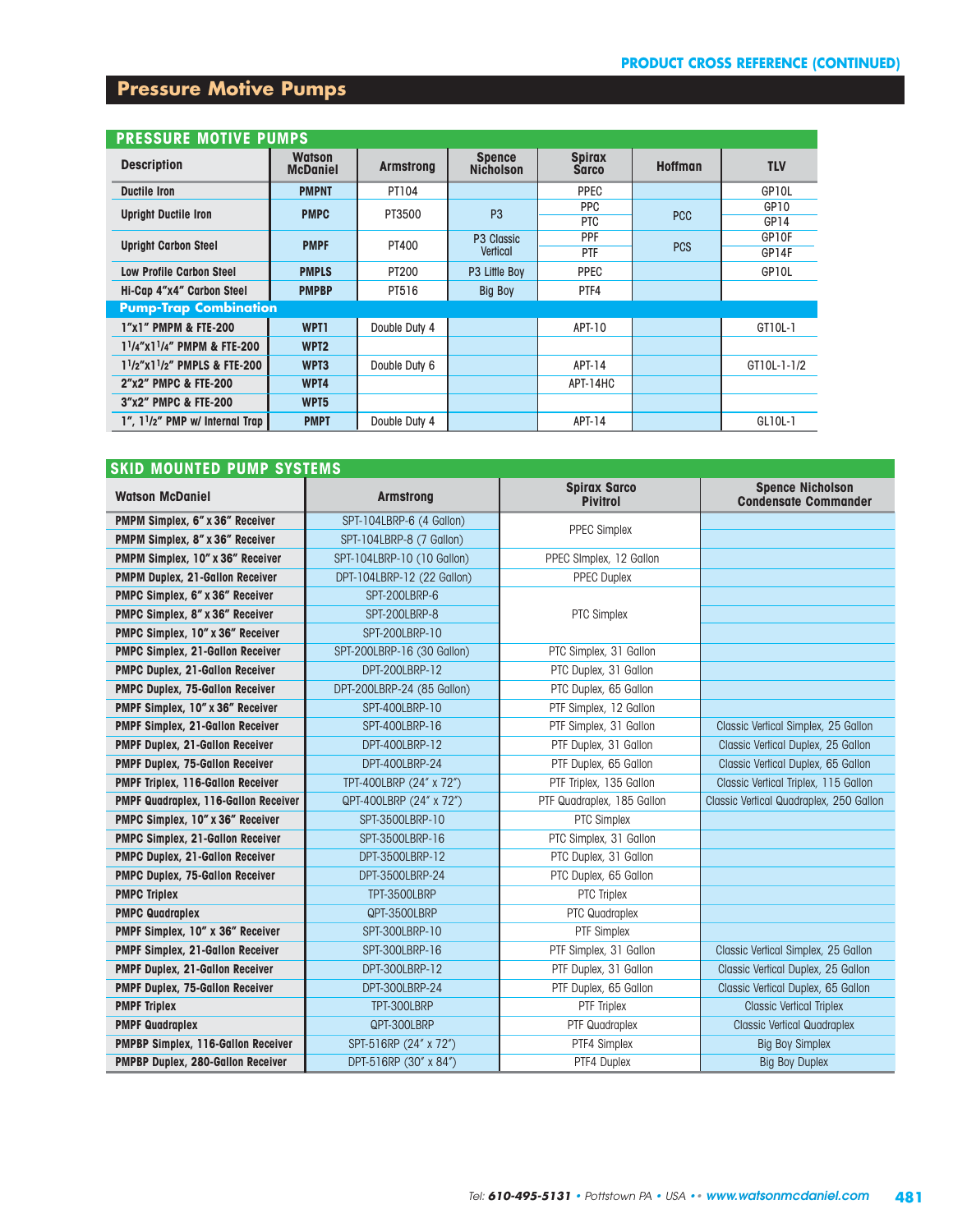## **Pressure & Temperature Regulators**

|                                                                   | PILOT-OPERATED REGULATING VALVES |                  |                                   |                               |                |                                  |  |  |  |  |  |  |
|-------------------------------------------------------------------|----------------------------------|------------------|-----------------------------------|-------------------------------|----------------|----------------------------------|--|--|--|--|--|--|
| <b>Description</b>                                                | <b>Watson</b><br><b>McDaniel</b> | <b>Armstrong</b> | <b>Spence</b><br><b>Nicholson</b> | <b>Spirax</b><br><b>Sarco</b> | <b>Hoffman</b> | <b>Fisher</b><br><b>Controls</b> |  |  |  |  |  |  |
| <b>External Pilot-Operated</b><br><b>Main Valve, Ductile Iron</b> | <b>HD</b>                        | GP               | E                                 | 25                            | 2100           | 92                               |  |  |  |  |  |  |
| <b>Pressure Pilot</b>                                             | <b>PP</b>                        | GP-2000          | D                                 | P                             | <b>SPS</b>     | 92B                              |  |  |  |  |  |  |
| <b>Temperature Pilot</b>                                          | <b>PT/PTU</b>                    | 0B-2000          | T124<br>T14                       |                               | <b>STPA</b>    |                                  |  |  |  |  |  |  |
| <b>Temperature Pilot w/ Dial</b>                                  | <b>PTRP</b>                      |                  | T14                               |                               |                |                                  |  |  |  |  |  |  |
| <b>Air Pilot</b>                                                  | PA                               | GP-2000K         | A                                 | А                             | AP             |                                  |  |  |  |  |  |  |
| <b>Back Pressure Pilot</b>                                        | <b>BP</b>                        | GP-2000R         | Q                                 | <b>BP</b>                     |                |                                  |  |  |  |  |  |  |
| <b>Solenoid Pilot</b>                                             | <b>SP</b>                        | GP-2000          | M                                 | E                             |                |                                  |  |  |  |  |  |  |
| <b>Pneumatic Temperature Controller</b>                           | <b>PTL/PTR</b>                   | OBK-2000         | T61/62/63/64                      |                               |                |                                  |  |  |  |  |  |  |
| <b>Differential Pressure Pilot</b>                                | <b>PDP</b>                       |                  | Type N                            |                               |                |                                  |  |  |  |  |  |  |

#### **SELF-CONTAINED PRESSURE REDUCING VALVES**

| <b>Description</b>                                        | <b>Watson</b><br><b>McDaniel</b> | <b>Armstrong</b> | <b>Spence</b><br><b>Nicholson</b> | <b>Spirax</b><br><b>Sarco</b> | <b>Hoffman</b> | <b>Watts</b> | <b>TLV</b>   |
|-----------------------------------------------------------|----------------------------------|------------------|-----------------------------------|-------------------------------|----------------|--------------|--------------|
| Cast Iron,                                                | <b>O-Series</b>                  | GD30             | $D-50$                            | <b>BRV</b>                    | 754            | 152          |              |
| Steam, Water & Air Service                                |                                  | GDS(N)           |                                   |                               |                |              |              |
| <b>Ductile Iron, Piston Actuated</b>                      |                                  | GP-1000          |                                   |                               |                |              | <b>COSR</b>  |
| <b>High-Capacity</b>                                      | 402/403                          | GP-18/28         |                                   |                               |                |              |              |
| <b>Steam &amp; Air Service</b>                            |                                  | GP-1             |                                   |                               |                |              | <b>ACOSR</b> |
| <b>Bronze &amp; Cast Iron</b><br>Water, Air & Oil Service | <b>B-Series</b>                  | GD-200           | $D-34$                            |                               | 740            | 223          |              |

| <b>TEMPERATURE REGULATING VALVES</b>      |                                  |                |               |                                   |                |  |
|-------------------------------------------|----------------------------------|----------------|---------------|-----------------------------------|----------------|--|
| <b>Description</b>                        | <b>Watson</b><br><b>McDaniel</b> | <b>Trerice</b> | <b>Powers</b> | <b>Spence</b><br><b>Nicholson</b> | <b>Hoffman</b> |  |
| <b>Direct Acting, Heating</b>             | H175*                            | 91000          | 11            | 2000                              | 1140           |  |
| w/ Dial                                   | H175T**                          | 91400          |               |                                   |                |  |
| <b>Reverse Acting, Cooling</b><br>w/ Dial | $C153*$                          | 91000          | 11            | 2000                              | 1140R          |  |
|                                           | C153T**                          | 91400          |               |                                   |                |  |
| <b>Heating or Cooling,</b><br>w/o Dial    | <b>W91</b>                       | 91000          | 11            | 2000                              | 1140           |  |
|                                           |                                  |                |               |                                   | 1140R          |  |
| <b>Heating or Cooling,</b><br>w/ Dial     | <b>W94</b>                       | 91400          | 11            | 2000                              | 1140           |  |
|                                           |                                  |                |               |                                   | 1140R          |  |

\* Watson McDaniel Models 175 & 153 were upgraded to Model W91.

\*\* Watson McDaniel Models 175T & 153T were upgraded to Model W94.

| <b>BACK PRESSURE / RELIEF VALVES</b>                      |                                  |                                  |  |  |  |  |
|-----------------------------------------------------------|----------------------------------|----------------------------------|--|--|--|--|
| <b>Description</b>                                        | <b>Watson</b><br><b>McDaniel</b> | <b>Fisher</b><br><b>Controls</b> |  |  |  |  |
| <b>Bronze &amp; Cast Iron</b><br>Water, Air & Oil Service | 3040                             | 98H                              |  |  |  |  |
| <b>Bronze</b><br><b>Water Service</b>                     | <b>R-Series &amp;</b><br>10691   |                                  |  |  |  |  |